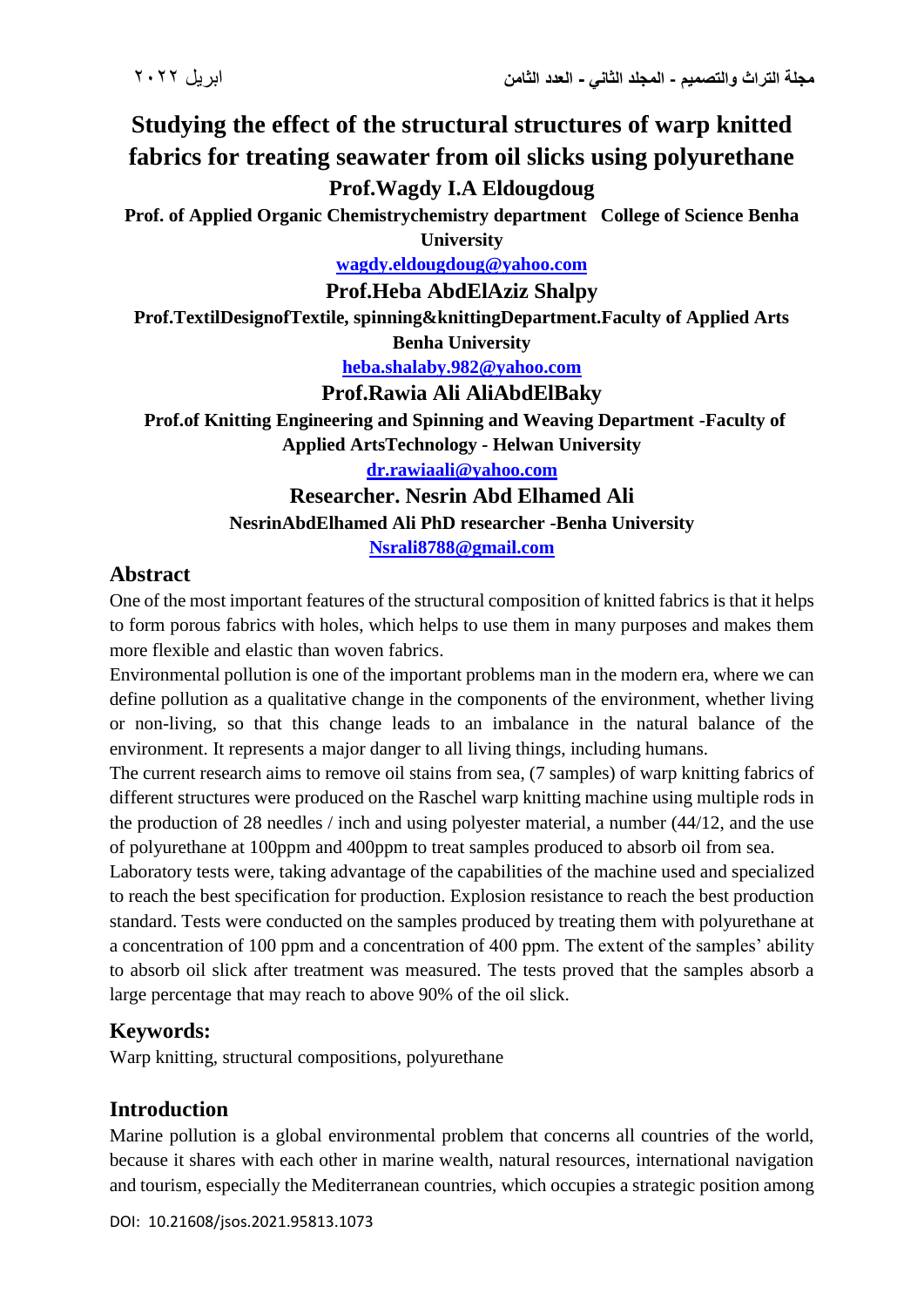countries (5), and oil pollution as a result of the collision of oil tankers or by throwing Its liquid waste in the seas (2), the oil slick isolates the heat of the sun and prevents it from reaching the depths, and this affects the coral wealth and sponges. The aquatic life in which they live, such as fish and starfish (7), when oil spills in the sea, it shatters and then scattered and dispersed in the marine environment over time. Therefore, when oil spills occur in the water, it is necessary to contain the spill as soon as possible in order to reduce the damage to marine life and resources Natural by following the different methods used in removal (3), such as the use of the mechanical method

By using absorbent materials that partially obstruct the movement of the oil slick, such as glass wool, these materials are sprayed from small boats and then collected by fine nets and all are transported to where they can be disposed of. To make the withdrawal process easier, it is also based on trapping oil to prevent it from reaching sensitive areas. Skimmers are a tool for withdrawing spilled oil from the surface of the water. It has several forms, some of which are floating, some of which are located on the side of the ship, and others that are carried by a crane or carried by hand and depends on the efficiency Skimmers depend on the weather conditions in terms of wind, wave height, water temperature, and dispersing materials are chemicals that disperse liquids such as oil and turn them into small droplets, thus facilitating their decomposition and natural disintegration before they reach the shores. Its use is dangerous to the environment, as it pollutes the air and causes severe damage to many living organisms. Several factors influence decisions to use in-situ incineration, including water temperature,

wind direction and speed, and slick thickness.

#### **Research problem**

Despite the technological progress in the field of producing warp knitted fabrics, as well as the great development in methods of purifying sea water from oil falls, most of the methods used in purification are still carried out using traditional methods without taking into account achieving the maximum benefit from the purification method and the extent of its use more than once. Therefore, it was necessary to study the possibility of producing warp knitted fabrics with different designs and compositions that suit the nature of use and check the quality and functionality properties in purifying seawater from oil falls, by using polyurethane at a concentration of 100 ppm and a concentration of 400 ppm. This treatment achieved the absorption of a large amount of stains Oily on the sea

#### **Research Importance**

The importance of the research lies in the use of warp knitting machines to produce warp knitting fabrics with different textures of polyastroparticles and access to the best ways to treat them with polyurethane to remove petroleum pollution and contribute to finding unconventional scientific and practical solutions to one of the serious problems facing fisheries in the world and preserving the aquatic environment from pollution.

#### **Research Aims**

1. Improving the production and design of warp knitting fabrics with different structures and threads by controlling the machine settings to reach the most detailed executive specification for absorbing oils.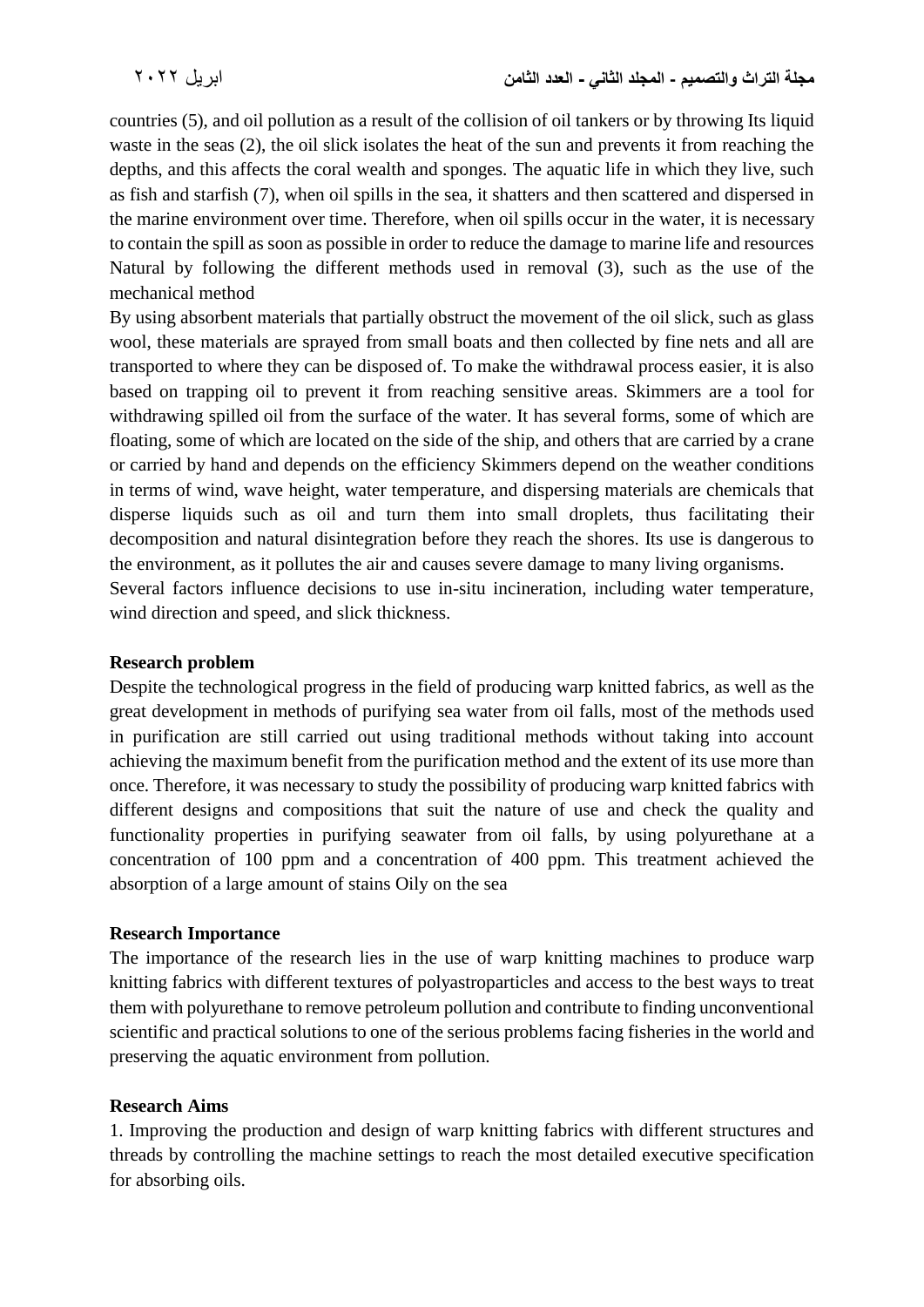2. Achieving the optimum quality and functional properties of black knitted fabrics to get rid of oily stains with water after treatment.

3. Reaching the best concentration of the treated material for the produced warp knitting fabrics to obtain the best results for removing oily stains on sea water.

#### **Research hypotheses**

- Using different compositions and polyester material, number 44/12 denier, to produce samples of warp knitting affects the functional performance properties of this type of fabric.

- The use of polyolefin in treating the produced samples so that it has a great positive effect on removing the oily stain from the sea water.

#### **Research Methodology**

This research follows the experimental and analytical method.

# **Conclusions**

1. Polyester is the best material that can be used because of its characteristics and special features such as high durability, resistance to friction, no influence of moisture on its durability, and good resistance to acids and alkalis.

2. The results showed that the structural composition of the warp knitting samples affects the functional properties of the research-produced samples.

3. The results showed that the structural composition of the warp knitting samples affects the absorption rate of the oily slick samples on the seas after being treated with polyurethane.

4. The results showed that the concentration of 100ppm of polyurethane was better than the concentration of 400ppm in the percentage of samples absorbing the oil slick from the seas.

# **Recommendations**

• Using other raw materials in the production of warp knitting samples.

• Using other structures of warp knitting and using them in this experiment.

• Using other concentrations of polyurethane, treating blackened knitted samples with them, and measuring the percentage of the samples' absorption of the oily slick.

# **References:**

1. tiknulujya watasmim 'aqmishat triku alsada'i- kuliyat alfunun altatbiqiat - jamieat hulwanmunaa alsayid ealaa alsimnudaa -2001 mi.

2. talawuth albiyati-muhamad 'amin eamir-mustfaa mahmud sulayman- 2003 mi.

3. al'ajsam alnaatijat ean talawuth albiyat albahriat bialnafti- jamieat 'umm alquraa-khalid eabd alrahman yasin - 2019 mi.

1. Anon, Techtextil Review, Knit, INT, 1999

5. aldalil alaistirshadaa likhutat altuwaraa liltalawuth albuhraa bialzayt faa alwatan alearbaa- 'ahmad shuaykh - euthman muhamad saeid- 2008 mi.

6. altarakib nasijiat li'aqmishat altiriku- sunduq daem alghazl walnasiji- dar alkutub walwathayiq alqawmiat -khamis hanfaa 'abu alsueud - 2004.

7. aljawanib alqanuniat litalawuth albiyat albahriat bialnafta- risalat majistir- kuliyat alhuquq jamieat alsharq al'awsat -eabaas 'iibrahim dashtaa- 2010 mi.